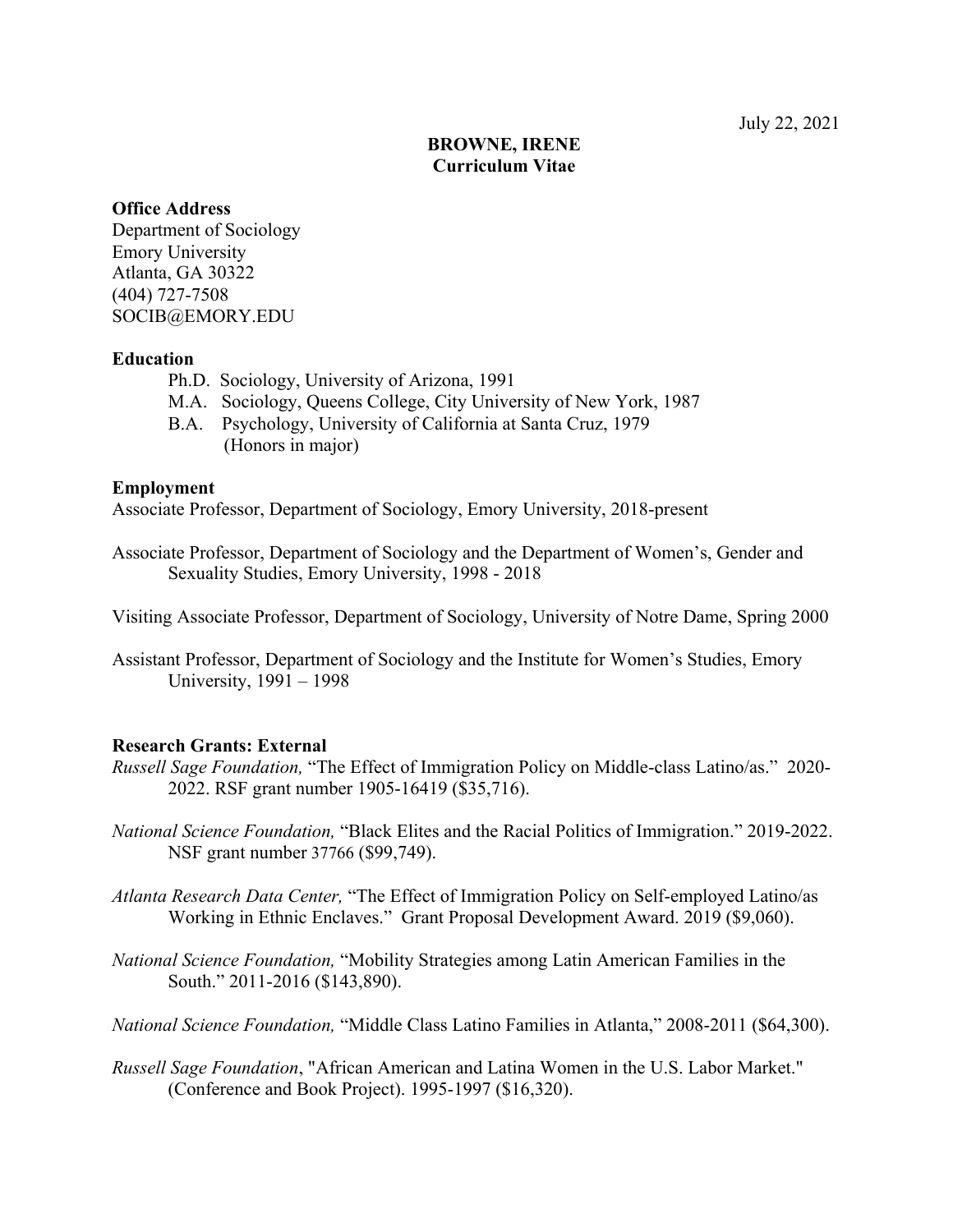*Ford Foundation and Russell Sage Foundation,* "Atlanta Social Survey on Urban Inequality." (Part of the Multi-City Study of Urban Inequality). Co-Principal Investigator. 1993-1994 (\$564,872).

## **Research Grants (Competitive): Internal**

- *Emory University Center for Faculty Excellence Writing Grant,* "Between Privilege and Precarity: Authorized Middle-class Latinx Immigrants Negotiate Race." 2021-2022 (\$3,000)
- *Emory University Research Committee Grant,* "Mobility Trajectories of Middle-Class Latinx Immigrants in the Atlanta Metro Area." 2019-2020 (\$25,853)
- *Emory Program to Enhance Research and Scholarship (PERS) Grant,* "Race, Black Elites and the Politics of Immigration." 2015-2016 (\$3,500).
- *Emory Institute for Developing Nations Research Grant*, "Remittances among Guatemalan and Dominican Immigrants in Atlanta and their Communities of Origin." 2009-2010 (\$30,000).
- *Emory University Research Committee Summer Grant*, "Opportunities, Neighborhoods, Families: What Explains the Black-White Gap in Women's Employment?" 1997  $($4,000)$ .
- *Emory University Faculty Grant*, "Urban Labor Market Inequality Among White and Black Women," 1993-1994 (\$9,700).
- *Emory University Research Committee Summer Research Grant*, "Urban Labor Market Inequality Among White and Black Women," 1993 (\$5,000).

## **Training Grants**

*Ford Foundation,* "The Multi-City Study of Urban Inequality Training Project: Curriculum Development and ICPSR Training Workshops" 1998-2001 (\$200,000).

# **Fellowships, Honors and Awards: Research**

Senior Fellow, Emory Fox Center for Humanistic Inquiry, 2020-2021 Visiting Scholar, The Russell Sage Foundation, 1995-96 Florence Hemley Schneider Dissertation Prize in Women's Studies, University of Arizona, 1990 University Summer Dissertation Research Award, University of Arizona, 1989

# **Honors and Awards: Teaching**

Emory Department of Sociology Teaching Award, 2012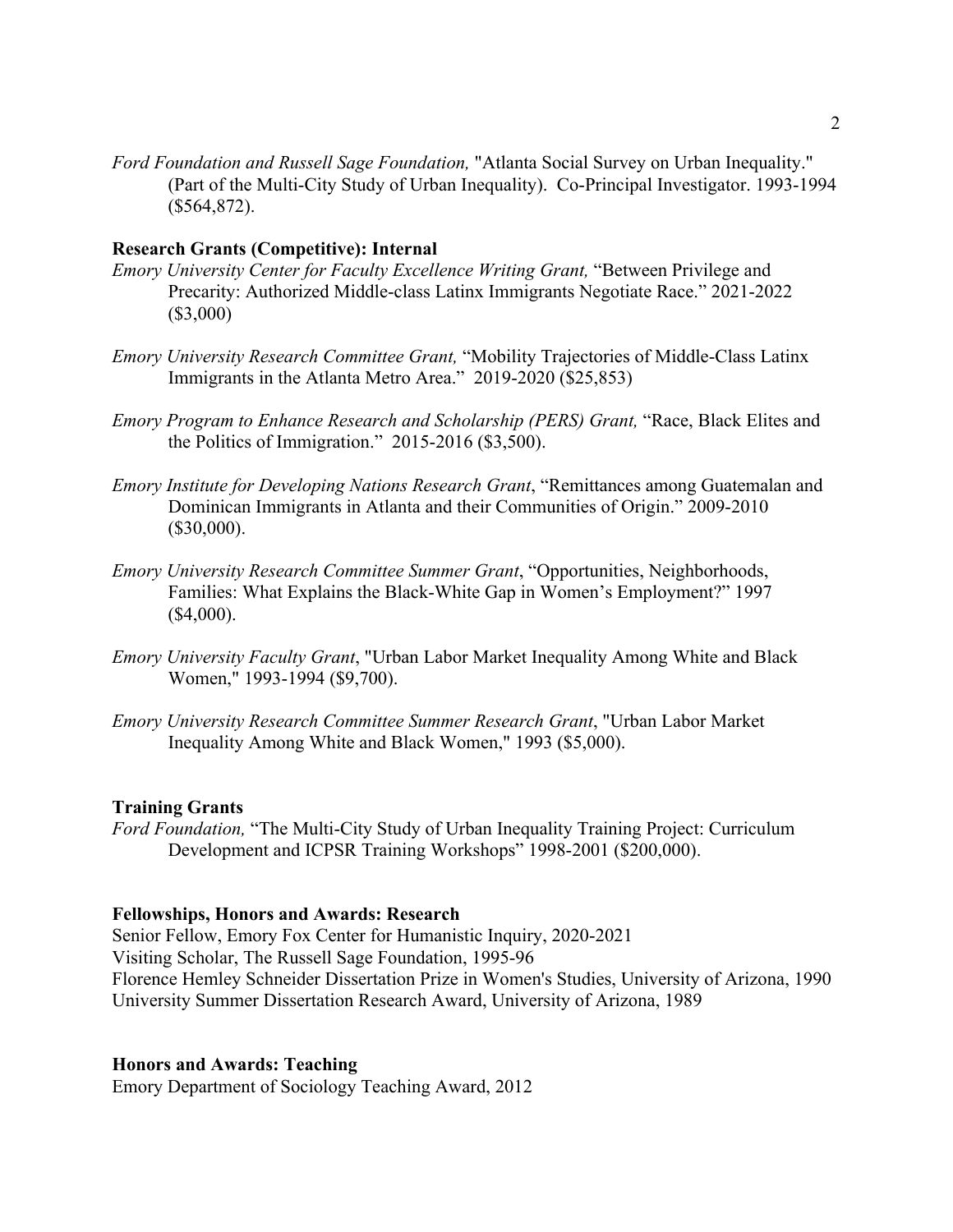## **Publications: Books (Edited Volume)**

Browne, Irene (editor). 1999. *Latinas and African American Women at Work: Race, Gender, and Economic Inequality.* New York: The Russell Sage Foundation. (Selected as one of the Outstanding Academic Books of 1999 by *Choice* Magazine and listed in *Noteworthy Books in Industrial Relations and Labor Economics* 1999).

#### **Publications: Refereed Journals and Annuals**

- Browne, Irene, John A. Bernau, Katharine Tatum and Jieu Jiao Forthcoming. Forthcoming. "Immigration Coverage in the Black Press and the General Audience Press: What Can Mixed Methods Reveal about Race and Immigration?" *The Sociological Quarterly.*
- Browne, Irene, Katharine Tatum, and Belisa González. 2021. "Presumed Mexican Until Proven Otherwise: Identity Work and Intersectional Typicality among Middle-class Dominican and Mexican Immigrants." *Social Problems* 68(1):80-99.
- Deckard, Natalie Delia, Irene Browne, Cassaundra Rodriguez, Marisela Martinez-Cola and Sofia Gonzalez Leal. 2020. "Controlling Images of Immigrants in the Mainstream and Black Press: The Discursive Power of the 'Illegal Latino'." *Latino Studies* 18:581-602.
- Tatum, Katharine and Irene Browne. 2019. "The Best of Both Worlds: One-up Assimilation Strategies among Middle-Class Immigrants." *Poetics* 75 https://doi.org/10.1016/j.poetic.2018.08.002
- Browne, Irene, Beth Reingold and Anne Kronberg. 2018. "Race Relations, Black Elites and Immigration Politics: Conflict, Commonalities and Context." *Social Forces* 96(4): 1691- 1720.
- Davis,Tomeka, Regina Werum, Irene Browne and Simon Cheng. 2016. "How Adoption Context Affects Parental Investment and Children's Educational Outcomes." *Journal of Family Issues* DOI: 10.1177/0192513X16680010. Pp. 1-27.
- Browne, Irene, Natalie Delia-Deckard and Cassaundra Rodriguez. 2016. "Different Game, Different Frame: Black Counterdiscourses and Depictions of Immigration in Atlanta's African-American and Mainstream Press." *The Sociological Quarterly* 57(3):520-543.
- Deckard, Natalie Delia and Irene Browne. 2015. "Constructing Citizenship: Framing Unauthorized Immigrants in Market Terms." *Citizenship Studies* 19(6-7):664-681.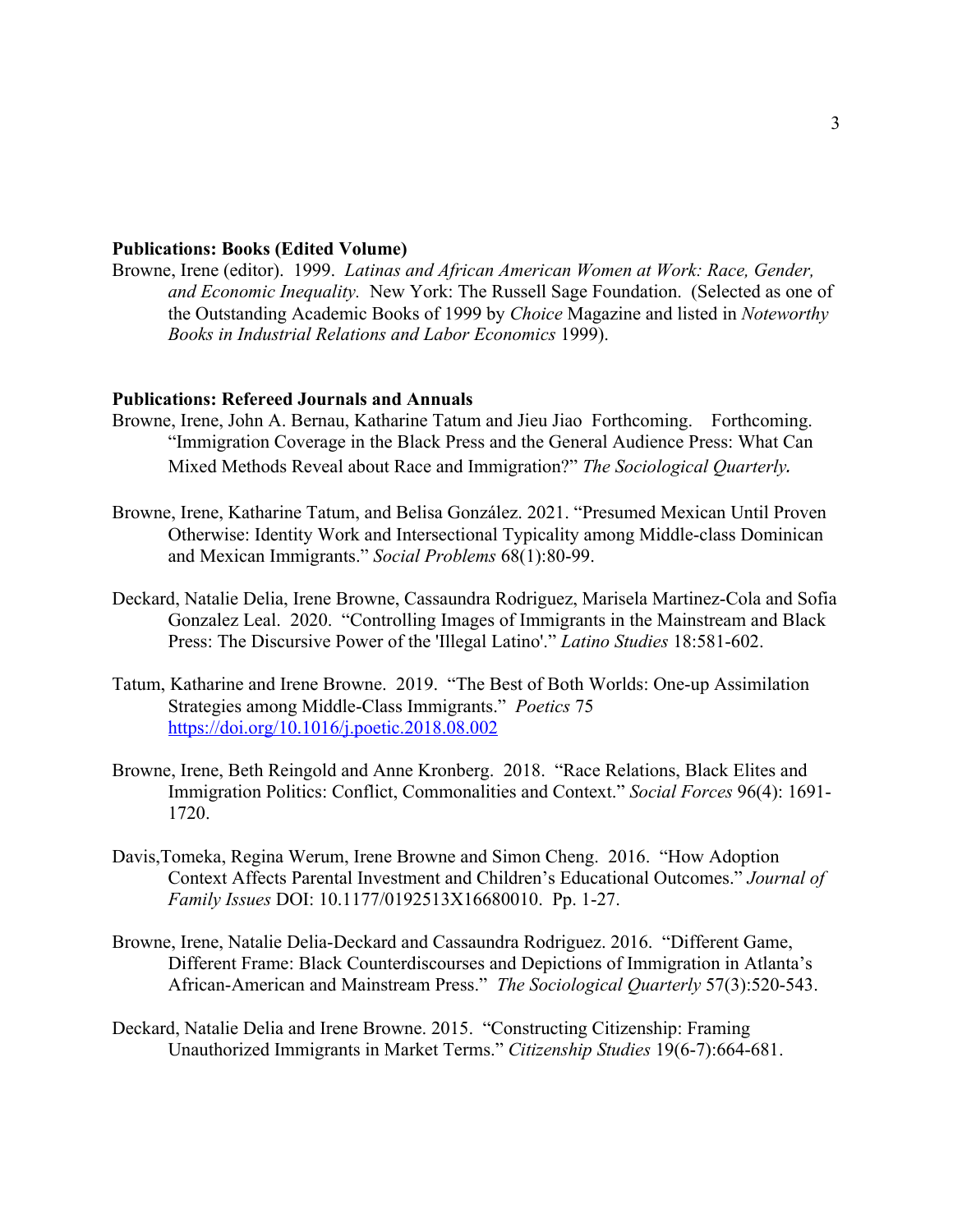- Browne, Irene and Mary Odem. 2012. "'Juan Crow' in the *Nuevo South*? Racialization of Guatemalan and Dominican Immigrants in the Atlanta Metro Area." *DuBois Review* 9(2):321-337.
- Browne, Irene and Mary Odem. 2011. "Understanding the Diversity of Atlanta's Latino Population: Intersections of Race, Ethnicity and Class." *Norteamerica* 6:71-90.
- Higgins, Jenny and Irene Browne. 2008. "Sexual Needs, Control and Refusal: How 'Doing' Class and Gender Influences Sexual Risk-Taking." *Journal of Sex Research* 45(3):233- 245.
- Browne, Irene and Rachel Askew. 2005. "Race, Ethnicity and Wage Inequality among Women: What Happened in the 1990s and Early 21st Century?" *American Behavioral Scientist* 48(9):1275-1292.
- Browne, Irene and Joya Misra. 2003. "The Intersection of Gender and Race in the Labor Market." *Annual Review of Sociology* 29:487-513.
- Browne, Irene, Cynthia Hewitt, and Leann Tigges. 2001. "Person, Place, or Skills? Why Job Segregation Leads to Wage Inequality among African Americans." *Social Science Research* 30:473-95.
- Browne, Irene. 2000. "Opportunities Lost? Race, Industrial Restructuring, and Women's Employment." *Social Forces* 78:907-29.

Reprinted in *Black Women, Globalization, and Economic Justice*, edited by Filmina Chioma Steady. Rochester, VT: Schenkman Books.

- Tigges, Leann, Browne, Irene, and Gary Green. 1998. "Social Isolation of the Urban Poor: Race, Class, and Neighborhood Effects on Social Resources." *The Sociological Quarterly* 39: 53-77.
- Browne, Irene. 1997. "Explaining the Black-White Gap in Labor Force Participation among Women Heading Households." *American Sociological Review* 62:236-252.
- Browne, Irene, and Paula England. 1997. "Oppression from Within and Without in Sociological Theories: An Application to Gender." *Current Perspectives in Sociological Theory*  17:77-104.
- Green, Gary, Leann Tigges, and Irene Browne. 1995. "Social Resources, Job Search and Poverty in Atlanta." *Research in Community Sociology* 5:161-182.
- Browne, Irene. 1995. "The Baby Boom and Trends in Poverty, 1967-1987." *Social Forces* 73: 1071-1096.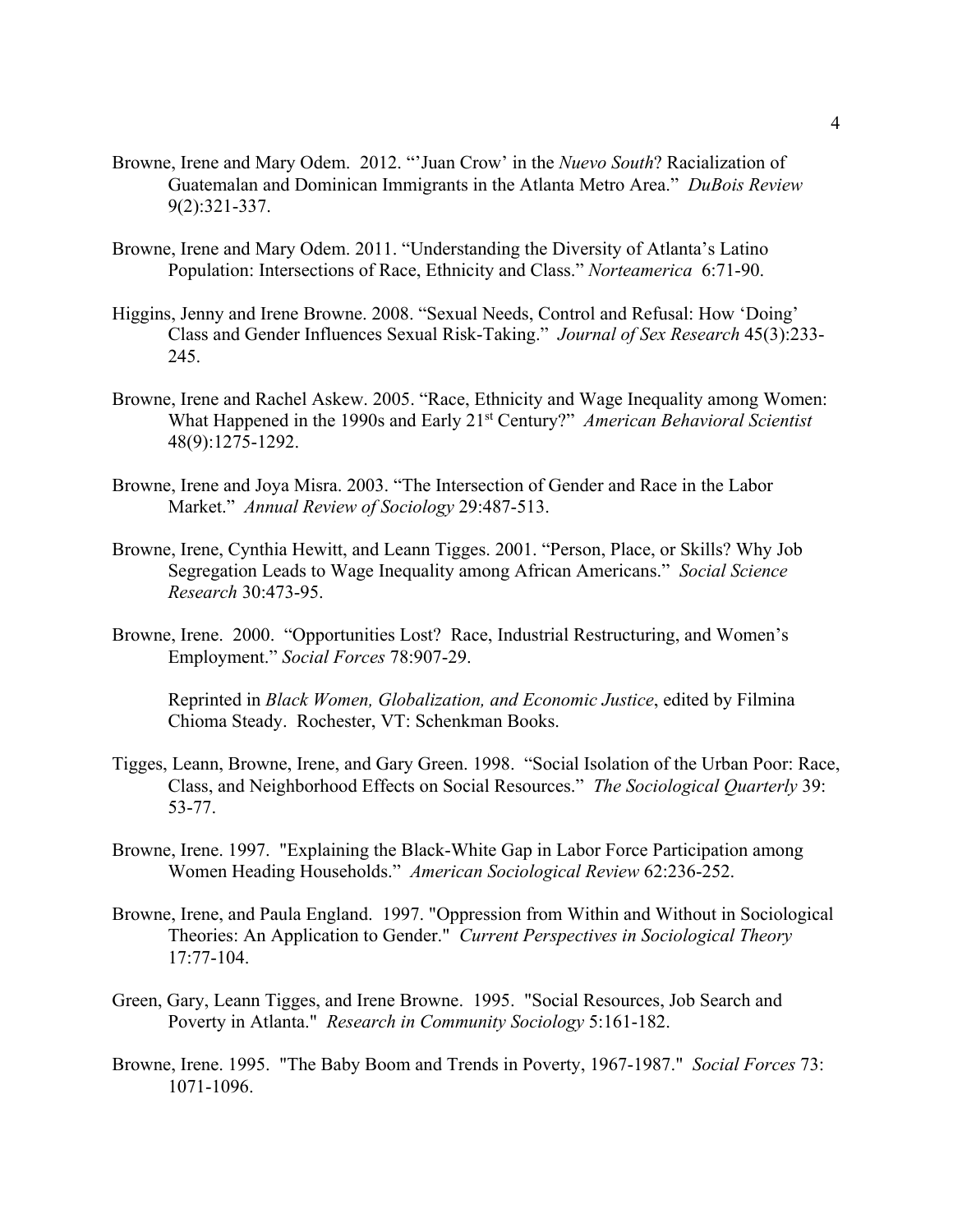- England, Paula and Irene Browne. 1992. "Trends in Women's Economic Status." *Sociological Perspectives* 34(4): 17-52.
- England, Paula and Irene Browne. 1992. "Internalization and Constraint in Women's Subordination." Pp. 97-123 in *Current Perspectives in Social Theory*, edited by Ben Agger. Greenwich, CT.: JAI Press.
- Shaw, Nancy, Browne, Irene and Peter Meyer. 1981. "Women and Medical Care in a Jail Setting." *Women and Health* 6(1):5-24.

## **Publications: Chapters in Edited Volumes**

- Browne, Irene and Allison Sullivan. Forthcoming. "Human Capital, Gender, and Earnings: An Intersectional Approach." *Edward Elgar Handbook on Alternative Global Development.*  Edited by Franklin Oben-Odoom. *Elgar Publishers.*
- Odem, Mary and Irene Browne. 2014. "Racializing Latinos in the *Nuevo* South: Immigrants, Legal Status, and the State in Atlanta." Pp. 51-82 in *What's New about the New Immigration?* Edited by Marilyn Halter. NY: Palgrave Press.
- Browne, Irene and Joya Misra. 2012. "Intersectionality." Pp. 464-473 in *Inequality in the United States: A Reader*, edited by John Brueggemann. Boston: Allyn & Bacon.
- Askew, Rachel and Irene Browne. 2008. "Direct-to-Consumer Advertising and Women's Health: Educating Patients or Reinforcing Gender-, Race-, and Class-Based Disparities in U.S. Health Care?" Pp. 52-86 in *Global Science/Women's Health*, edited by Helen Lashny and Cindy Patton. Williamsville, NY: Teneo Press.
- Browne, Irene and Rachel Askew. 2006. "Latinas at Work: Issues of Gender, Ethnicity and Class." Pp. 223-252 in *Gender, Ethnicity and Race in the Workplace Volume I*, edited by Marge Karsten. Praeger Press.
- Browne, Irene, and Ivy Kennelly. 2006. "Stereotypes and Realities: Images of Black Women in the Labor Market." Pp. 185-208 in *Race Work, and Family in the Lives of African American Women,* edited by Marlese Durr and Shirley A. Hill. NY: Rowman & Littlefield.
- Browne, Irene and Joya Misra. 2005. "Labor Market Inequality: Intersections of Gender, Race and Class." Pp. 165-189 in *Blackwell Companion to Social Inequalities*, edited by Mary Romero and Eric Margolis. Malden, MA: Blackwell Publishing.
- Browne, Irene, Leann Tigges and Julie Press. 2001. "Inequality Through Labor Markets, Firms, And Families: The Intersection of Gender And Race-ethnicity Across Three Cities" in *Urban Inequality: Evidence from Four Cities*, edited by Alice O'Connor, Chris Tilly, and Larry Bobo. New York: The Russell Sage Foundation.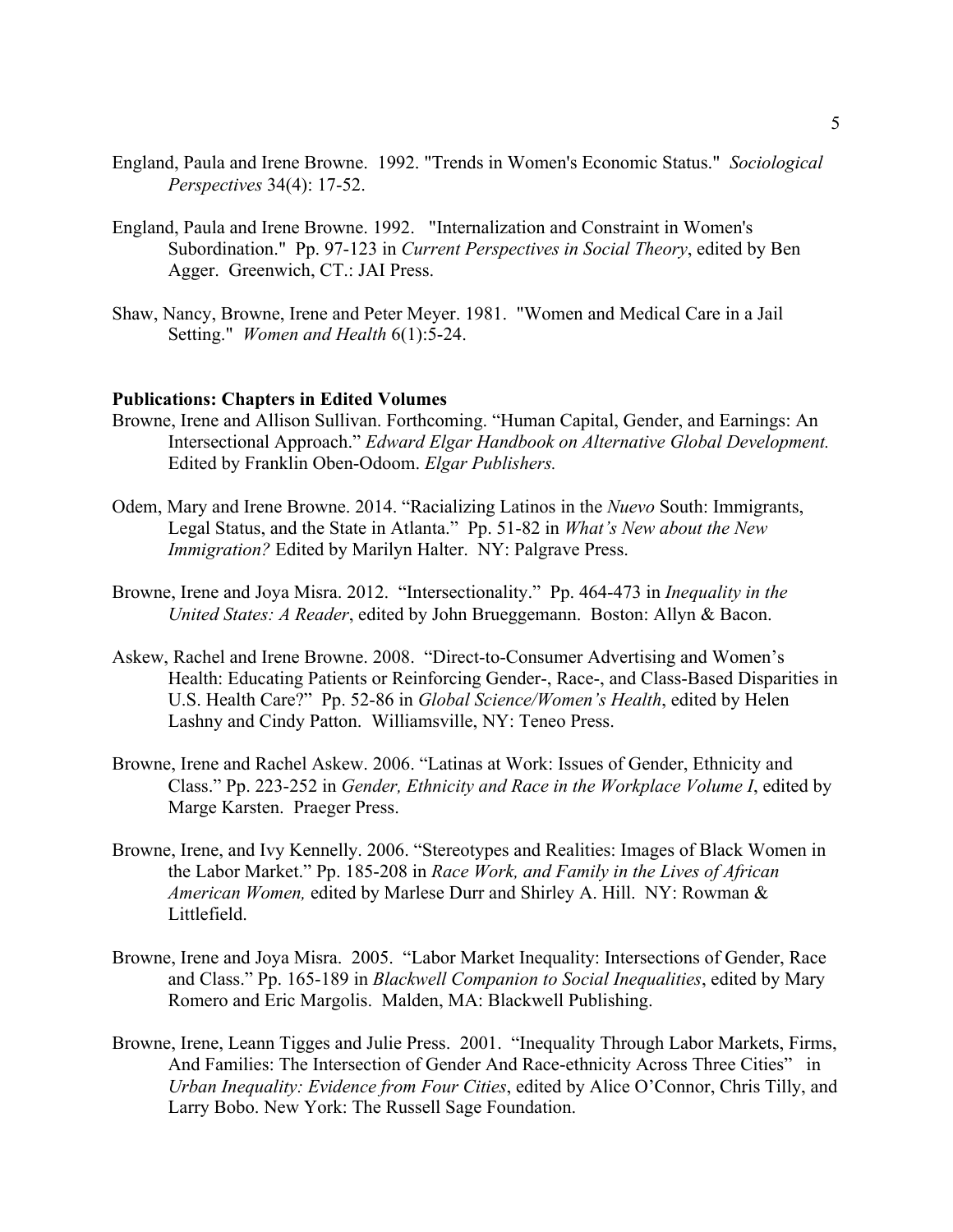- Browne, Irene, and Leann Tigges. 2000. "The Intersection of Gender and Race in Atlanta's Labor Market." Pp. 158-184 in *The Atlanta Paradox,* edited by David Sjoquist. New York: The Russell Sage Foundation.
- Rubinson, Richard, and Irene Browne. 1994. "Education and the Economy." Pp. 581-599 in *Handbook of Economic Sociology*, edited by Neil J. Smelser and Richard Swedberg. Princeton, NJ: Princeton Univ. Press.

#### **Publications: Chapters in Proceedings**

Browne, Irene, and Ivy Kennelly. 1999. "Barriers in the Transition from Welfare to Paid Work: The Intersection of Gender and Race." Pp. 240-246 in *Women's Progress: Perspectives on the Past, Blueprints for the Future: Proceedings from the Fifth Annual Conference on Women and Policy Research*. Institute for Women's Policy Research, Washington, DC.

#### **Book Reviews**

- Browne, Irene. 2002. Book Review: *Complex Inequality: Gender, Class and Race in the New Economy* by Leslie McCall. *Work and Occupations* 29(3):385-386.
- Browne, Irene. 1994. Book Review: *Urban Labor Markets and Job Opportunities*, by George Peterson and Wayne Vroman. *Contemporary Sociology* 23(4):590-591.

### **Work in Progress**

Browne, Irene. *Between Privilege and Precarity: What Can Authorized Middle-class Latino/a Immigrants Tell Us about Race and Immigration?* Manuscript in progress. NY: Russell Sage Foundation Press.

#### **Presentations**

- Tatum, Katharine, Irene Browne, and Belisa Gonzalez. 2019. "Presenting Qualitative Findings through Visuals." *Data Visualization at CDC Today and Tomorrow*, Center for Disease Control, Atlanta, GA, October 7.
- Browne, Irene and Katharine Tatum. 2017. "One-up Assimilation: Cultural Capital, Boundary Work, and Extending the Immigrant Mobility Path beyond the White Middle-class." *Annual Meeting of the Southern Sociological Society*, Greenville, SC, March 30.
- Tatum, Katharine and Irene Browne. 2016. Color-blind, Color-conscious, or Color-frustrated? Dominicans in Atlanta Accepting or Rejecting U.S. Racial Ideologies." *Annual Meeting of the American Sociological Association.* August*.* Seattle, WA.
- Browne, Irene, Natalie Delia-Deckard and Cassaundra Rodriguez. 2014. "Different Game, Different Frame? Black Counterdiscourses and Depictions of Immigrants in Atlanta's African American and Mainstream Press." *Fifth Conference on Immigration in the U.S. South: Immigration Reform and Beyond?* October. University of Florida, Gainesville, FL.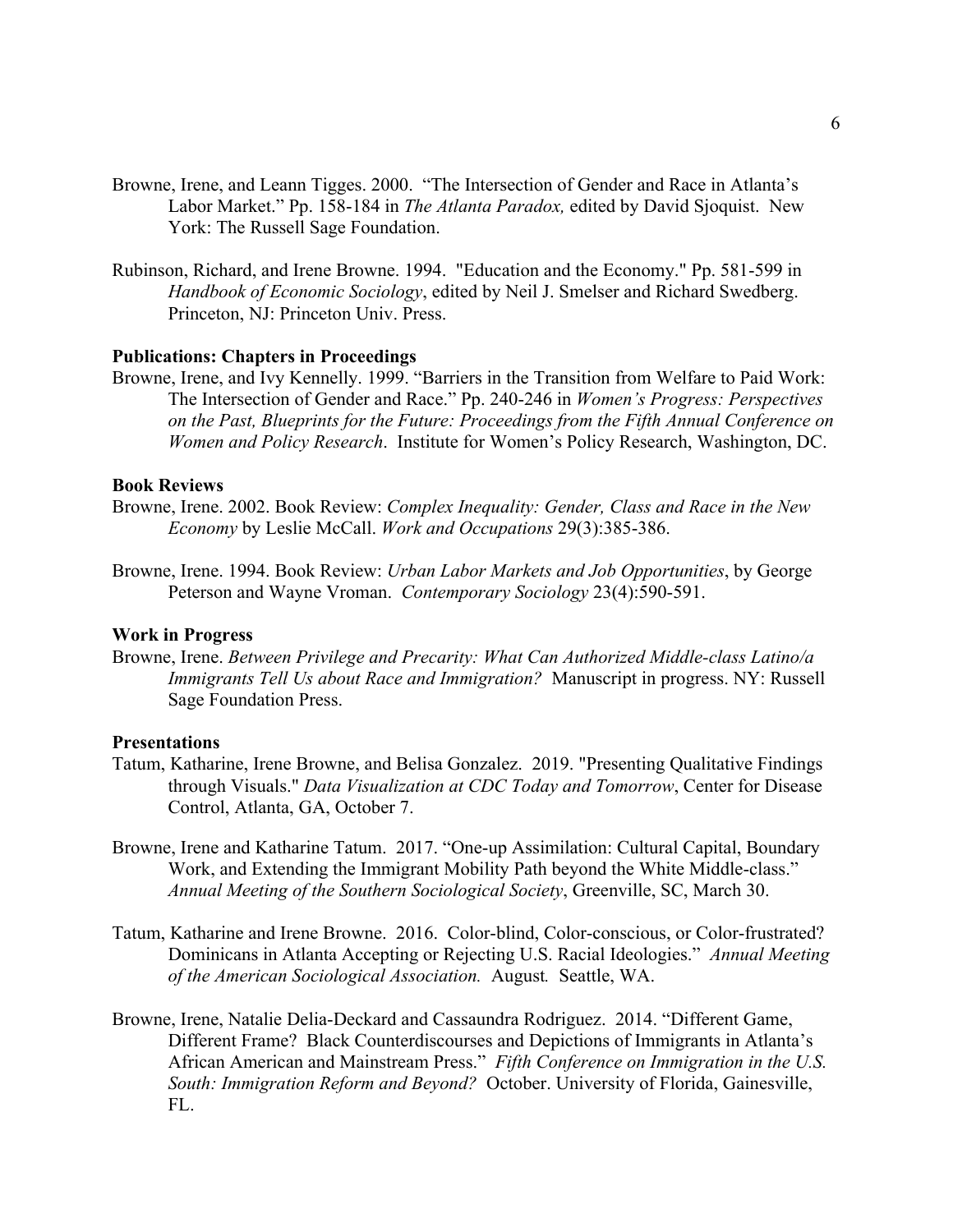- Browne, Irene, Natalie Delia-Deckard and Mary Odem. 2014. "Surveying the Media Landscape: Undocumented Immigration in the New South." *Annual Meeting of the Society for the Study of Social Problems*, August. San Francisco, CA.
- Browne, Irene, Mary Odem and Beth Reingold. 2013. "Race Relations and Restrictive Immigration Policies in the *Nuevo South:* Stemming Economic Threat or Continuing the Struggle for Civil Rights?" *Annual Meeting of the Social Science History Association*. November. Chicago, IL.
- Werum, Regina, Irene Browne and Tomeka Davis. 2012. "Determinants of Educational and Developmental Outcomes among Adopted and Non-adopted Children." *Annual Meeting of the American Sociological Association*. August. Denver, CO.
- Browne, Irene, Beth Reingold and Mary Odem. 2012. "'Juan Crow in the Nuevo South: Where Do African American Legislators Stand?" *Fourth Conference on Immigration to the Southeast: Policy Analysis and Conflict Management.* October. Kennesaw State University, Kennesaw, GA.
- Odem, Mary and Irene Browne. 2011. "Transforming Race/Transforming Place: Latino Immigration in Metropolitan Atlanta." *Conference on What's New about the New Immigration to the U.S.? Traditions and Transformations Since 1965*. April. Massachusetts Historical Society, Boston, MA.
- Odem, Mary and Irene Browne. 2011. "'Juan Crow' in the *Nuevo South?* Racialization of Guatemalan and Dominican Immigrants in the Atlanta Metro Area." *Race and Immigration in the American City: New Perspectives on 21st Century Intergroup Relations*. May. University of Chicago, Chicago, IL.
- Odem, Mary and Irene Browne. 2010. "Understanding the Diversity of Atlanta's Latino Population: Intersections of Race, Ethnicity and Class." *Second Conference on Immigration in the Southeast: Defining Problems, Finding Solutions*. October. Kennesaw State University, Kennesaw, GA.
- González, Belisa, Irene Browne and Selina Gallo-Cruz. 2010. "'We don't eat tortillas:' Racial and Class Distinctions among Middle Class Dominicans and Mexicans Living in Atlanta" *Annual Meeting of the American Sociological Association*, August. Atlanta, GA.
- Browne, Irene and Belisa González. 2009. "Methodological Dilemmas in Research on Intersectionality: An Example from a Study of Middle Class Dominican and Mexican Immigrants in Atlanta." *Annual Meeting of the National Women's Studies Association*, August. Atlanta, GA.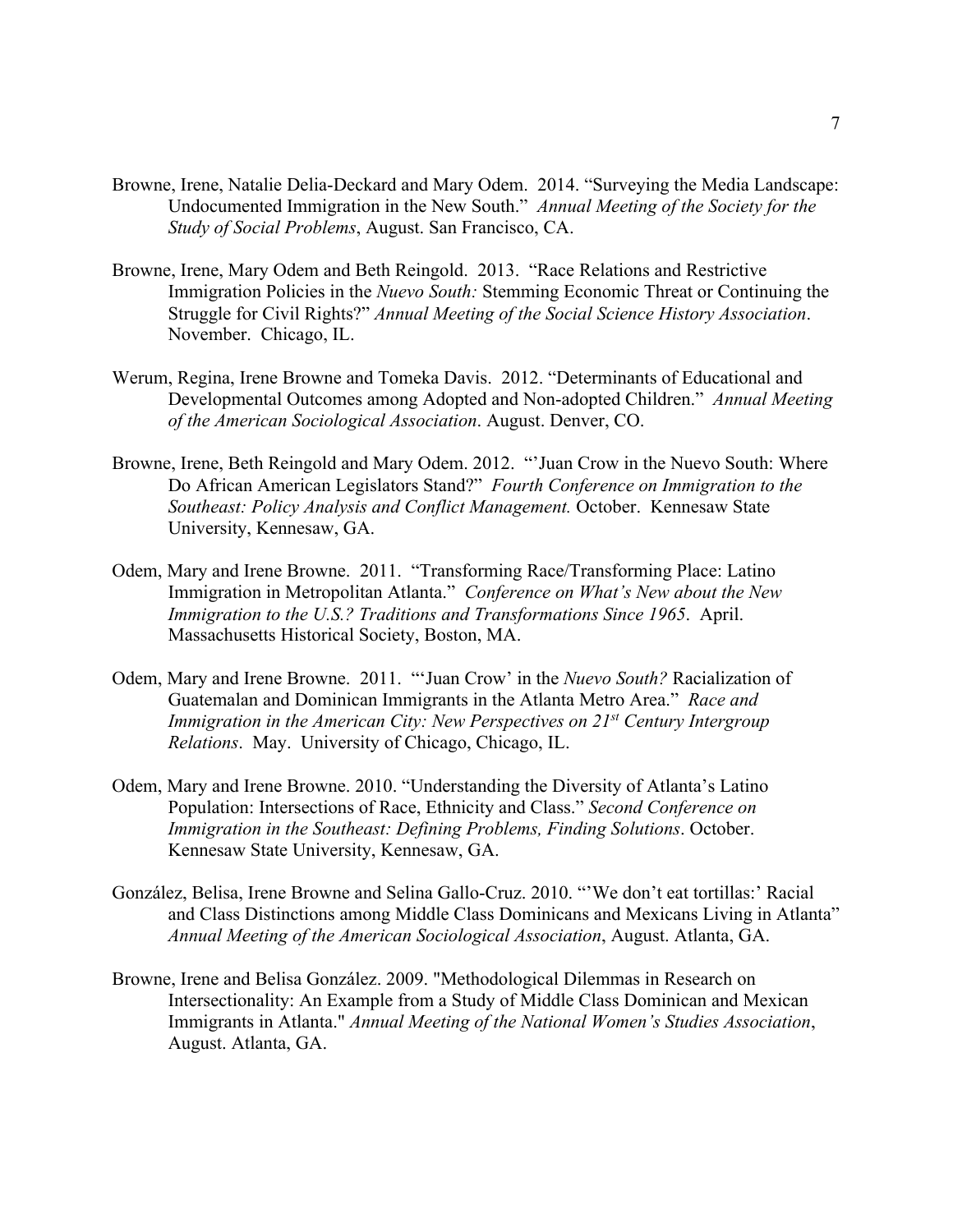- Browne, Irene and Joya Misra. 2003. "The Intersection of Gender and Race in the Labor Market." *Annual Meeting of the American Sociological Association*. August. Atlanta, GA.
- Browne, Irene and Lauren Rauscher. 2002. "Multiple Jeopardy, Multiple Privilege: Race, Gender and Authority." *Annual Meeting of the Association of Black Sociologists*. August. Chicago, IL.
- Browne, Irene and Lane Kenworthy. 2002. "The Changing Atlanta Labor Market." *Annual Meeting of the Population Association of America*. March. Atlanta, GA.
- Browne, Irene. 2001. "The Multi-City Study of Urban Inequality: Findings from Atlanta." *Annual Meeting of the American Sociological Association*. August. Anaheim, CA.
- Browne, Irene. 1999. "Inequality Through Labor Markets, Firms, And Families: The Intersection of Gender And Race/ethnicity Across Three Cities." *Symposium, Labor Market Participation, Racial Inequality and Political Attitudes: Major Findings from the Multi-City Study of Urban Inequality*. Kennedy School of Government, Harvard University, Cambridge, MA.
- Browne, Irene. 1999. " Opportunities Lost? Industrial Restructuring and Black Women's Employment." *Annual Meeting of the American Sociological Association*. August. Chicago, IL.
- Browne, Irene. 1998. "Using Data from the Multi-City Study of Urban Inequality." *Annual Meeting of the American Sociological Association.* August. San Francisco, CA.
- Browne, Irene and Ivy Kennelly. 1998. "Black Women in the Labor Market: Stereotypes, Employer Perceptions, and Worker Profiles." *Annual Meeting of the American Sociological Association*, August. San Francisco, CA.
- Browne, Irene. 1998. "Barriers in the Transition from Welfare to Paid Work: The Intersection of Gender and Race." *Fifth Annual Meeting of the Institute for Women's Policy Research*, Georgetown University, Washington, DC.
- Browne, Irene and Leann Tigges. 1997. "Multiple Jeopardy: The Intersection of Gender and Race in Atlanta's Labor Market." *Annual Meeting of the Southern Sociological Society*, March, New Orleans, LA.
- Browne, Irene and Leann Tigges. 1996. "Multiple Jeopardy: The Intersection of Gender and Race in Atlanta's Labor Market." *Multi-City Study of Urban Inequality Conference on "The Atlanta Paradox*," Atlanta, GA.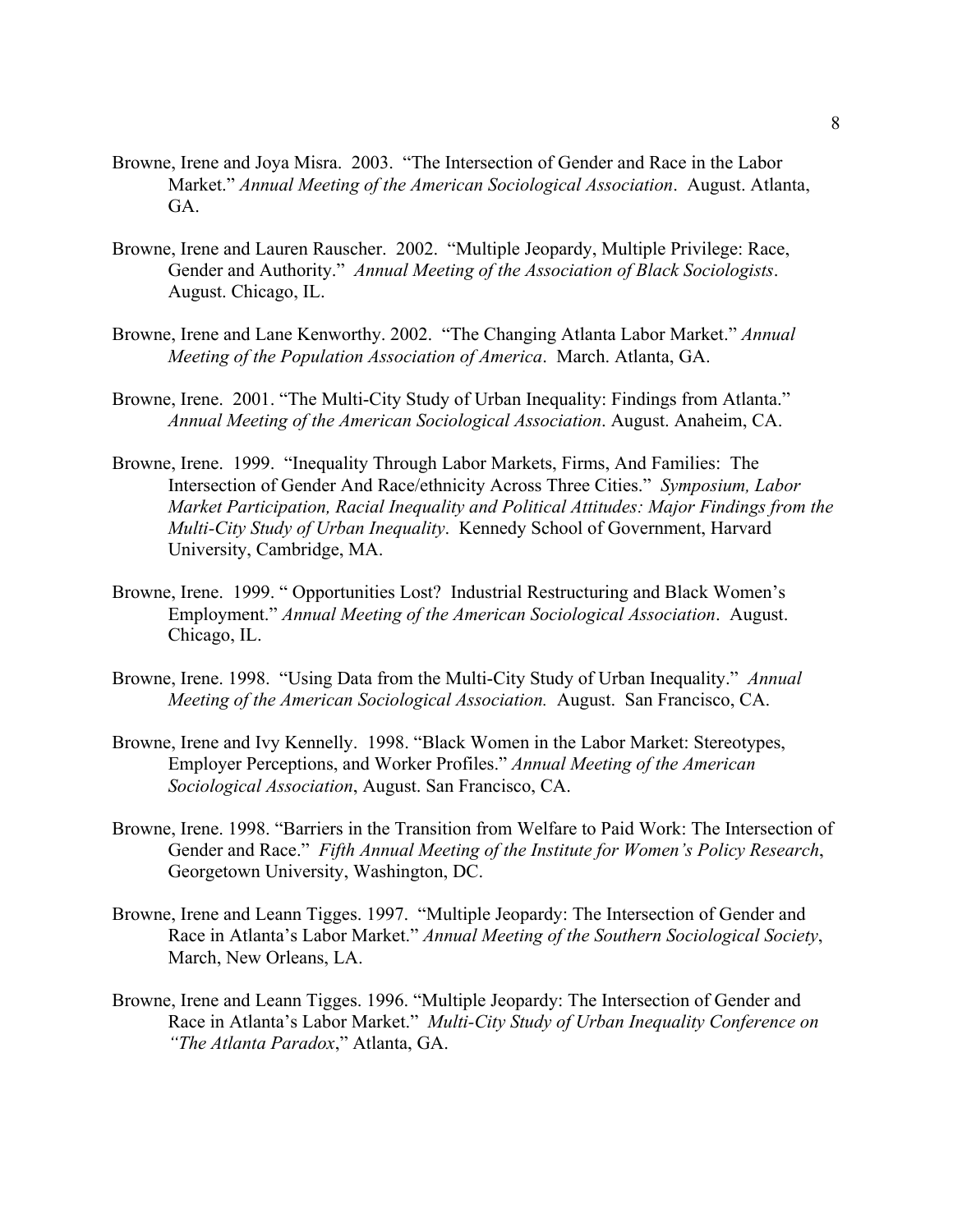- Browne, Irene. 1995. "Explaining the Black-White Gap in Employment among Women Heading Households." *Annual Meeting of the Social Science History Association*, November, Chicago, IL.
- Browne, Irene and Cynthia Hewitt. 1995. "Networks, Discrimination or Location? Explaining Job Segregation by Race Among African Americans." *Multi-City Study of Urban Inequality Conference on Searching For Work, Searching For Workers*, The Russell Sage Foundation, NY, NY.
- Browne, Irene and Marlene Hancock. 1994. "Oppression Takes Its Toll: Class, Race and Life Satisfaction among Women in the Middle Years*." Annual Meeting of the American Sociological Association*, August, Los Angeles, CA.
- Browne, Irene. 1991. "The Baby Boom and the Feminization of Poverty: New Insights." *Annual Meeting of the American Sociological Association*. August. Cincinnati, OH.
- Browne, Irene. 1990. "Class Advantage, Kinship, and Opportunity: Determinants of Racial Differences in Poverty among Women Heading Households." *Annual Meeting of the American Sociological Association*, Washington, D.C.
- England, Paula and Irene Browne. 1990. "Internalization versus Constraint in Sociological Theories: Applications to Gender Inequality." *Annual Meeting of the International Sociological Association*. July. Madrid, Spain.
- Browne, Irene. 1989. "Racial Differences in Help from Kin among Women Heading Households: A Comparison of Class and Cultural Explanations." *Annual Meeting of the American Sociological Association*, August. San Francisco, CA.
- Browne, Irene. 1988. "Family Structure, Race, and Female Employment: Determinants of Fulltime and Part-time Work Among Women." *Annual Meeting of the American Sociological Association*, August. Atlanta, GA.

# **Author-Meets-Critic Sessions (Invited)**

- Browne, Irene, Critic. Author: Kalleberg, Arne. *Good Jobs, Bad Jobs: The Growth of Polarized and Precarious Employment Systems in the United States, 1970s to 2000s.* (Russell Sage Foundation). *Annual Meeting of the Southern Sociological Society*, March, New Orleans, LA.
- Browne, Irene, Critic. Author: Adia Harvey-Wingfield. *Doing Business with Beauty: Black Women, Hair Salons and the Racial Enclave Economy* (Rowman & Littlefield). *Annual Meeting of the Southern Sociological Society.* April. Atlanta, GA.

# **Invited Presentations on Teaching**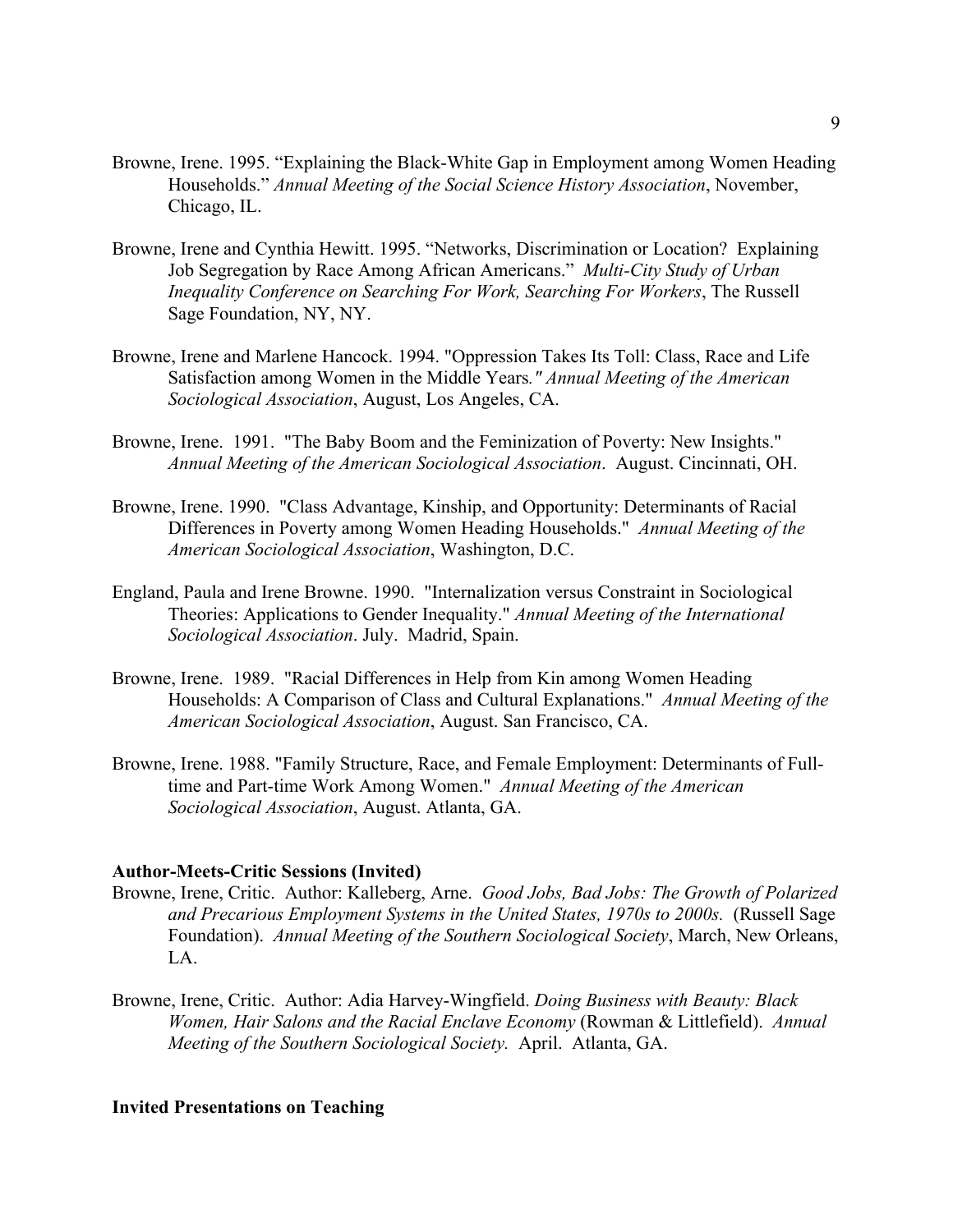- Emory Quality Enhancement Program (QEP) Course Development Faculty Workshop. "Using Staged Assignments in an Evidence-based Seminar." May 2019.
- Emory Center for Faculty Development and Excellence (CFDE) *Innovative Pedagogy* series, Teaching with Wikipedia. "Incorporating Wikipedia Assignments into an Evidencebased Seminar." Feb. 2019.
- Emory Library Wikipedia Innovation Grant Project. Wikipedia in Higher Education *Symposium and Workshop*. "Incorporating Wikipedia Assignments into an Evidencebased Seminar." Sept. 2018.
- Emory Quality Enhancement Program (QEP) Course Development Faculty Workshop. "Using Staged Assignments in an Evidence-based Seminar." May 2018.

## **Participation in Teaching Seminars and Programs**

Emory QEP Designing an Evidence-based Freshman Seminar, Spring 2017.

Emory Foundations of Online Teaching, Spring 2015.

Emory University Gustafson Seminar on the Realities of Race, Spring 2011.

- Emory Transforming Community Project Seminar, Understanding Community at Emory: Our Racial Past and Present, Summer 2009.
- Emory Peer-to-Peer Teaching Program, Spring 2009.

Emory Piedmont Project Teaching Seminar, 2008.

- Emory Summer Pedagogy Seminar, May 2007.
- Emory Faculty Writing Workshop, Summer 2002.
- Emory Summer Program in Salamanca, Spain, Summer 2001.

## **Synergistic Research/Teaching/Service Activities**

Director, Survey of Graduate Student Experience, Laney Graduate School (with Soc501), 2015 Director, Survey of Graduate Student Mentoring, Laney Graduate School (with Soc501), 2014 Director, Survey of Graduate Student Well-being, Laney Graduate School (with Soc501), 2013 Director, Survey of TATTO Summer Program, Laney Graduate School (with Soc501), 2011 Director, Alumni Survey of Emory Leadership Training, Emory Office of Student Life (with Soc501), 2010

Director, Survey of Emory PACE Advising Program, Emory College (with Soc501), 2009

### **Undergraduate Research Training Activities**

- Emory QTM Undergraduate Research Assistant Program Jieyu Jaio, 2019-2020
- Emory SIRE (Scholarly Inquiry and Research at Emory) Program Undergraduate Researchers: Branca Isabel Sanchez, 2016-2017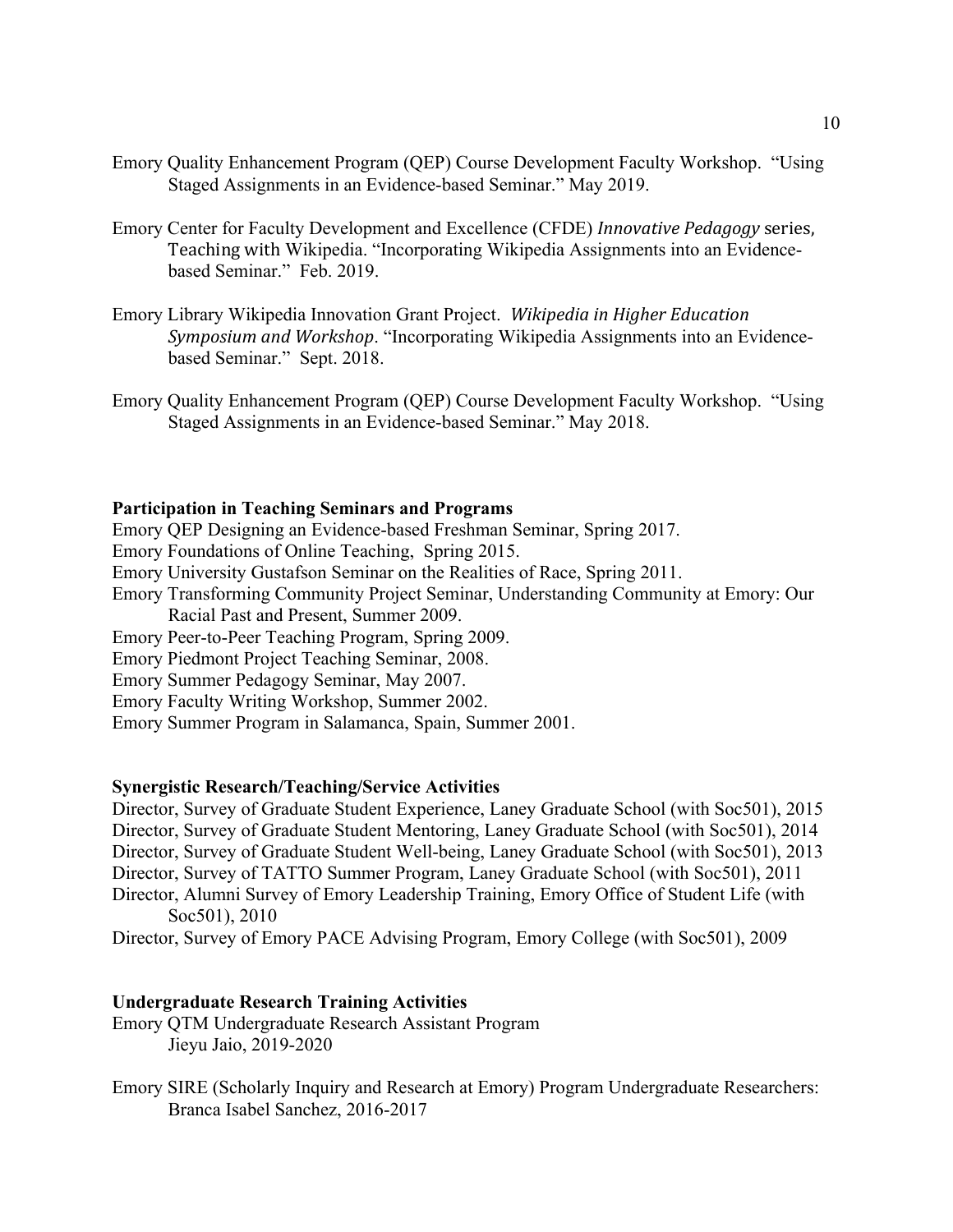Branca Isabel Sanchez, 2015-2016 Rubén Vasquez, 2015-2016 Anaïs Hussung, 2015-2016 Alex Reibman, 2014-2015 Oluwatosin Abedebayo, 2014-2015 Charmaine Marshall, Summer 2014 Shilpi Agrawala, Summer 2010 Keerthika Subramanian, Summer 2004

Emory RISE (Research in Sociology at Emory) Program Undergraduate Researchers: Claire Li, Fall 2019 Cindy Zhang, Fall 2019 Nicole Gulatt, Fall 2019 Caroline Saba, Fall 2019 Julybeth Murillo, Spring 2019 Teresa Apel, Spring 2019 Michael Elliot Bartell, Spring 2018 Gloria Nam, Fall 2017 Jody Jackson, Spring 2017 Carys Meyer, Fall 2016 Zach Denton Spring, Fall 2016 Lamija Grbic, Fall 2014 Chloe Albanese, Fall 2014 Tiffany Chen, Spring 2013 Joanna Chang, Fall 2013 Emily Park, Fall 2013 Yordanos Agajyella, Fall 2012 Jeffeline Ermilus, Fall 2012

Desha Golatt, Fall 2011

Other undergraduate research training and support: Neil Vesudeva, Summer 2014 Shilpi Agrawala, Summer 2012

# **Professional Affiliations**

American Sociological Association Southern Sociological Society

# **Professional Service: Discipline**

Member, editorial Board, *Social Currents.* Member, editorial Board, Edinburgh Series on Political Economy, Edinburgh University Press, 2018-present. Chair, Committee on the Outstanding Contribution to the Field Book Award, ASA Section on Race, Gender and Class, Spring 2018.

Member, Executive Council, ASA Section on Race, Gender and Class, 2015-2018.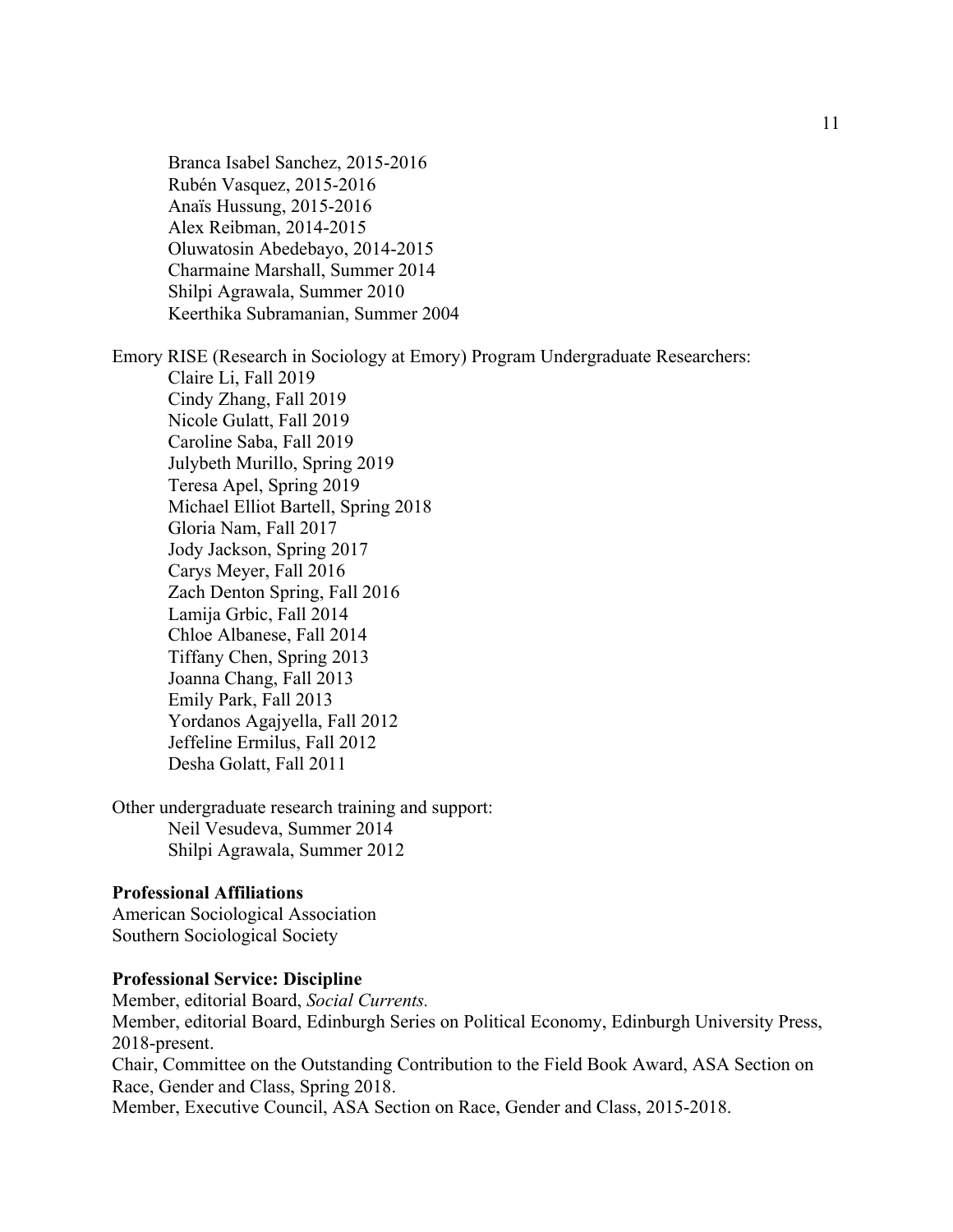Chair, Committee on Graduate Students, Southern Sociological Society, 2015-2016. Member, Editorial Board, *American Sociological Review,* 2013-2016. Member, Subcommittee on Nominations, ASA Section on Race, Gender and Class, 2015-2106 Organizer, Regular session on labor markets, ASA annual meetings 2016 Chair, Richard Scott Outstanding Paper Award, ASA Section on Occupations, Organizations and Work, 2007-2008. Chair, Gender and Work Session of the Annual Meeting of the Population Association of America, 2007 Member, editorial board, ASA *Rose* Series in Sociology, 2001-2004 Member, local arrangements committee, Population Association of America, 2001-2002 Member, Program Committee, Southern Sociological Society, 2001-2002 Member, Sally Hacker Dissertation Paper Award Committee, ASA Section on Sex and Gender, 2000-2002 Member, Nominations Committee, ASA Section on Sex and Gender, 1999 Member, 1998 SWS Winter Meetings Local Arrangements Committee, 1997 Discussant, ASA Session on Welfare and Social Policy, 1997 Discussant, Undergraduate Sociology Symposium, Atlanta, 1997. Conference Organizer. "Race, Gender and Economic Inequality." New York, April 1996. Session Organizer, Southern Sociology Society. Atlanta, 1995. Discussant, Undergraduate Sociology Symposium. Atlanta, 1995.

Reviewer (journals): *American Sociological Review*, *American Journal of Sociology, Social Forces*, *Work and Occupations*, *Social Science Quarterly, Social Problems, The Sociological Quarterly, Gender & Society, Sociological Focus, Social Psychology Quarterly*.

Reviewer (national fellowships): Center for Engaged Scholarship Dissertation Fellowship, National Science Foundation research fellowship

## **Professional Service**: **College, LGS and University**

Member, Emory University IRB Board, SBH Section, 2015-present Faculty Participant, LGS Intensive Grants-Writing Workshop, 2016, 2019-2020 Member, Political Science Faculty Search Committee (American Politics), 2019 Member, College Faculty Senate, 2017-2020 Member, College Faculty Senate Working Group on Self-study, 2018-2019 Member, University Senate Committee for the Prevention of Sexual Violence, 2017-2020 Member, LGS Dean's Teaching Fellowship Selection Committee, 2018-2020 Member, LGS Honor's Council Hearing Committee, 2018 Faculty Fellow, Emory Global Health Institute, 2017 Member, ECDT Hiring Committee for Asst. Director of online education, 2016 Faculty Participant, LGS Intensive Grants-Writing Workshop, 2016 Participant, Undergraduate "Cookies, Coffee and Care" Event, Dec. 2015 Member, Institutional Review and Investigation Committee, 2015 Emory Faculty-in-Residence, Clairmont Undergraduate Campus, 2010-2014 Member, Summer SIRE Program Selection Committee, Emory College, 2013 Faculty advisor, LGS Intensive Grants-Writing Workshop, 2013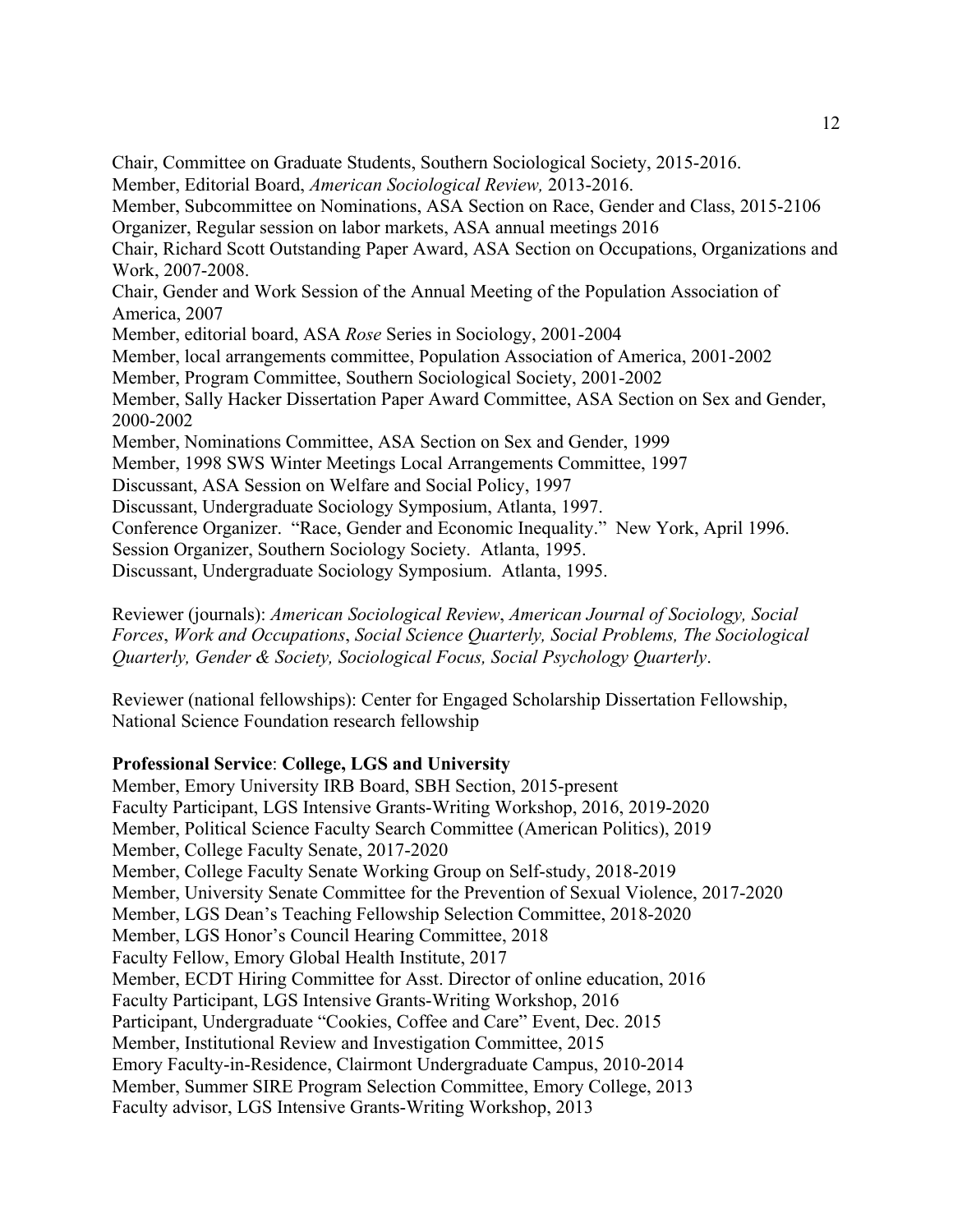Member, Emory College Curriculum Committee, 2010-2012 Member, LGS Professional Development Fund Selection Committee, 2009-2011 Member, Emory College Faculty Governance Committee, 2008-2009 Secretary, Emory College Faculty Governance Committee, 2007-2008 Member, Woodruff Fellowship Committee, Emory Graduate School of Arts and Sciences, 2007 Member, OUCP Graduate Fellowship Committee, 2007 Chair, Social Sciences Sub-Committee, University Research Committee, 2003-2004 Member, Small Grant Review Committee, OUCP, 2002-2003 Member, University Research Committee, 2000-2002 Member, Emory University Senate Committee on Athletic Policy, 1992-1999 Member, Emory University Educational Policy Curriculum Committee, 1998-1999 Member, Emory University Committee on the Pluralism Requirement, 1994-1995 Freshman Seminar Leader, 1992-1993

### **Professional Service: Sociology Department**

Member, Graduate Program Committee, 2018-2020 Member, Faculty Search Committee (Sociology of Race), 2017-2018 Member, Faculty Search Committee (Culture), 2014-2015 Member, Graduate Curriculum Committee, 2014-2015 Chair, Social Inequality Prelim Examination Committee, 2003-present Member, Faculty Search Committee (Inequality), 2011-2012 Member, Graduate Curriculum Committee, 2009-2010 Member, Graduate Admissions Committee, 2009-2010 Member, Graduate Admissions Committee, 2004-2008 Chair, Graduate Curriculum Committee, 2004-2008 Director of Graduate Studies, 2004-2008 Graduate Curriculum Committee, 2003-2004 Chair, Stratification and Organizations Prelim Committee, 1996-2002 Member, Graduate Curriculum Committee, 1996-2001 Member, Graduate Recruitment Committee, 1996-1997 Member, Graduate Admissions Committee, 1996-1997 Member, Demography Examination Committee, 1996-1997 Member, Faculty Search Committee, 1994-1995 Member, Graduate Recruitment Committee, 1991-1995 Chair, Stratification and Organizations Exam Committee, 1994-1995 Member, Stratification and Organizations Exam Committee, 1991-1993 Member, Demography Examination Committee, 1991-1995

#### **Professional Service: Women's, Gender and Sexuality Studies**

Supervisor, WGS200 Graduate Student Instructors, 2017-2018 Supervisor, WGS200 Graduate Student Instructors, 2015-2016 Supervisor, WGS200 Graduate Student Instructors, 2014-2015 Director of Undergraduate Studies, 2011-2013 Member, Department Internal Review Committee, 2012-2013 Member, Graduate Committee (Recruitment, Admissions, and Curriculum), 2009